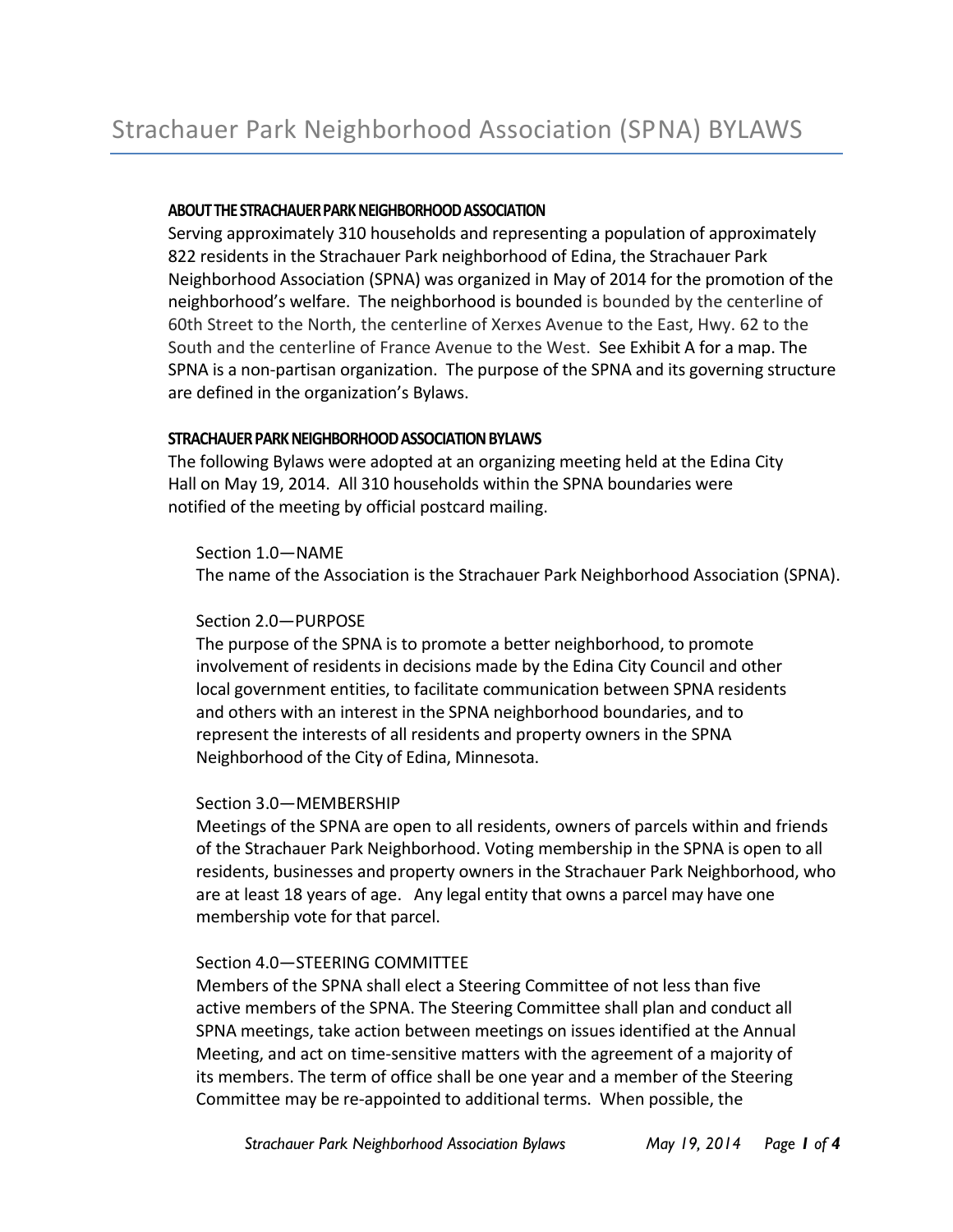Steering Committee with attempt to stagger terms so as to ensure continuity with the committee .

Section 4.1—The Steering Committee may appoint subcommittees as it deems necessary to accomplish neighborhood business.

Section 4.2—The Steering Committee shall appoint one of its members as Secretary to keep minutes of its meetings and all meetings of the SPNA, and shall make such minutes available to SPNA members at the Annual Meeting or upon request.

## Section 5.0—ANNUAL MEETING

An Annual Meeting of the SPNA shall be held on a date and at a time in October or November to be determined by the Steering Committee. Notice of the date and time shall be emailed, delivered and/or mailed to each residence in the Strachauer Park neighborhood not less than two weeks before the meeting. The business of the Annual Meeting shall be the election of a Steering Committee, discussion of neighborhood issues, and planning of any other neighborhood events.

Section 5.1—The location of the Annual Meeting shall take place at Edina City Hall, unless otherwise determined by the Steering Committee. Any change in the location of an Annual Meeting shall be communicated to all residents pursuant to Section 5.0.

Section 5.2— General or special meetings of the SPNA may be called by the Steering Committee, with notice given in writing, by e-mail, or by telephone to all members of the SPNA. The Steering Committee will attempt to give at least 1 week notice when possible.

## Section 6.0—VOTING

All actions taken by the SPNA shall be by majority vote of those members present at a meeting. Voting by proxy is not allowed. There are no minimum quorums.

## Section 7.0—REMOVAL FROM STEERING COMMITTEES

A steering committee member may be removed from office if 4/5 of the Steering Committee votes to remove such member. Upon removal, a new steering committee member shall be appointed by the Steering Committee and will serve the remainder of the vacant Steering Committee member's term.

## Section 8.0—USE OF THE SPNA NAME

The SPNA name may not be used in connection with a solicitation for a donation—whether financial or in kind—or be used in connection with

*Strachauer Park Neighborhood Association Bylaws May 19, 2014 Page 2 of 4*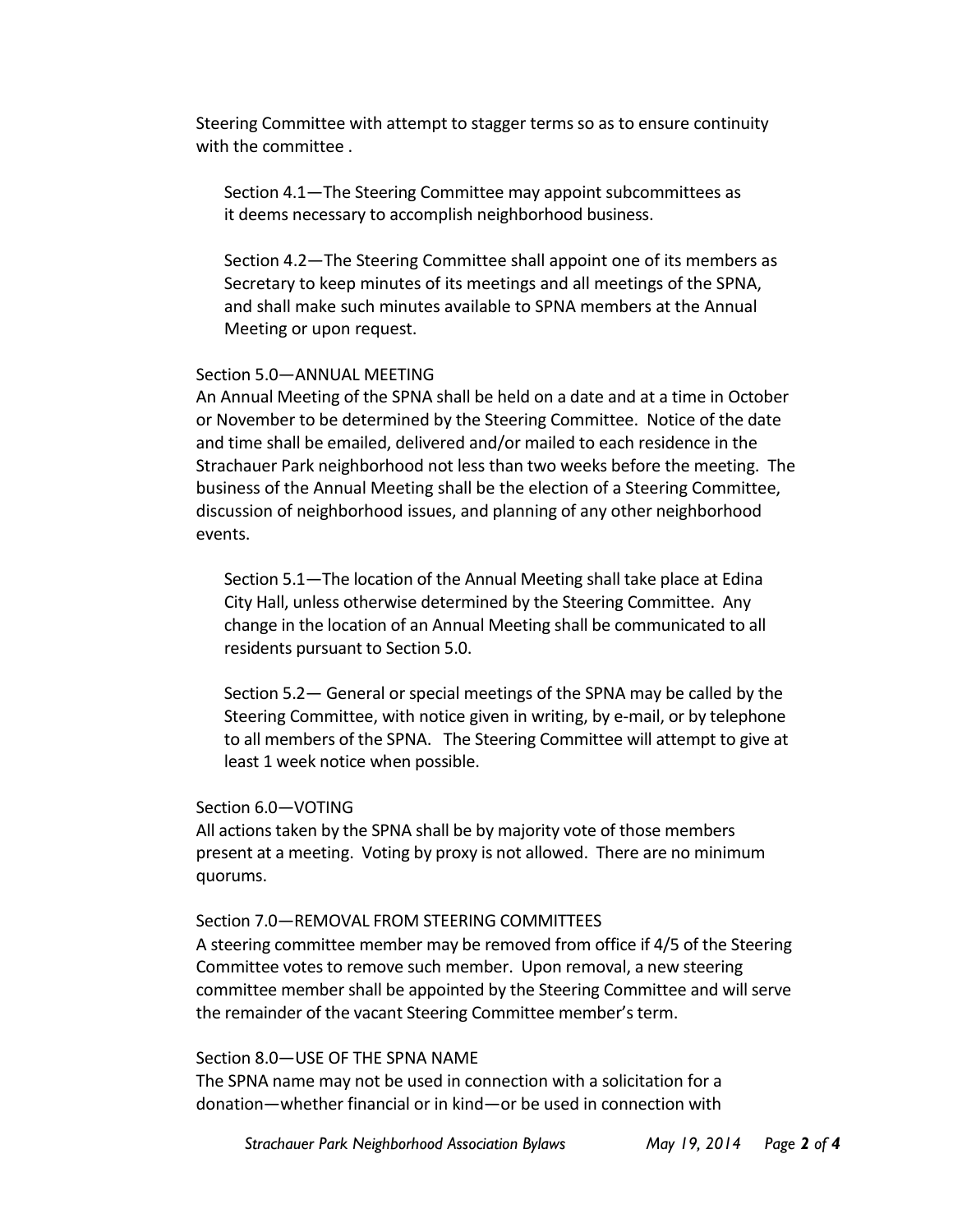another group/organization/event without prior approval of the SPNA Steering Committee.

#### Section 9.0—FLYER DELIVERY

SPNA flyers may be distributed with the approval of the Steering Committee to publicize SPNA meetings, events, or other activities supported by the SPNA. SPNA volunteers will deliver flyers to every household in the Strachauer Park neighborhood.

#### Section 10.0—CONFLICT OF INTEREST

Steering Committee members are responsible for administering the affairs of the SPNA prudently and honestly and for exercising their best care, skill, and judgment for the sole benefit of the SPNA. Steering Committee members shall not use their positions with the SPNA for personal benefit. The interests of the organization must be the first priority in all decisions and actions.

## Section 10.1—CONFLICT OF INTEREST AND VOTING

Any SPNA member, whether a Steering Committee member or general member, who has received a donation or other benefit from any individual, business, or other entity to be impacted from an impending decision of the SPNA shall recuse himself or herself and shall not vote regarding such a matter.

## Section 11.0—FIDUCIARY RESPONSIBILITIES

Members of the SPNA Steering Committee should be personally committed to the mission of the organization, willing to volunteer sufficient time and resources to help achieve the organization's mission and to fulfill their fiduciary responsibilities of Duty of Care and Duty of Loyalty, as elaborated in Minnesota law.

#### Section 12.0—AMENDMENT OF BYLAWS

These Bylaws may be amended by a 2/3 vote by residents present at meeting.

#### Section 13.0 – NON-DISCRIMINATION

The SPNA will not discriminate based on race, color, creed, religion, age, sex, sexual orientation, gender expression, marital status, disability, status with regard to public assistance, familial status or national origin in connection to employment, housing and real property, public accommodations, public services, credit, and education.